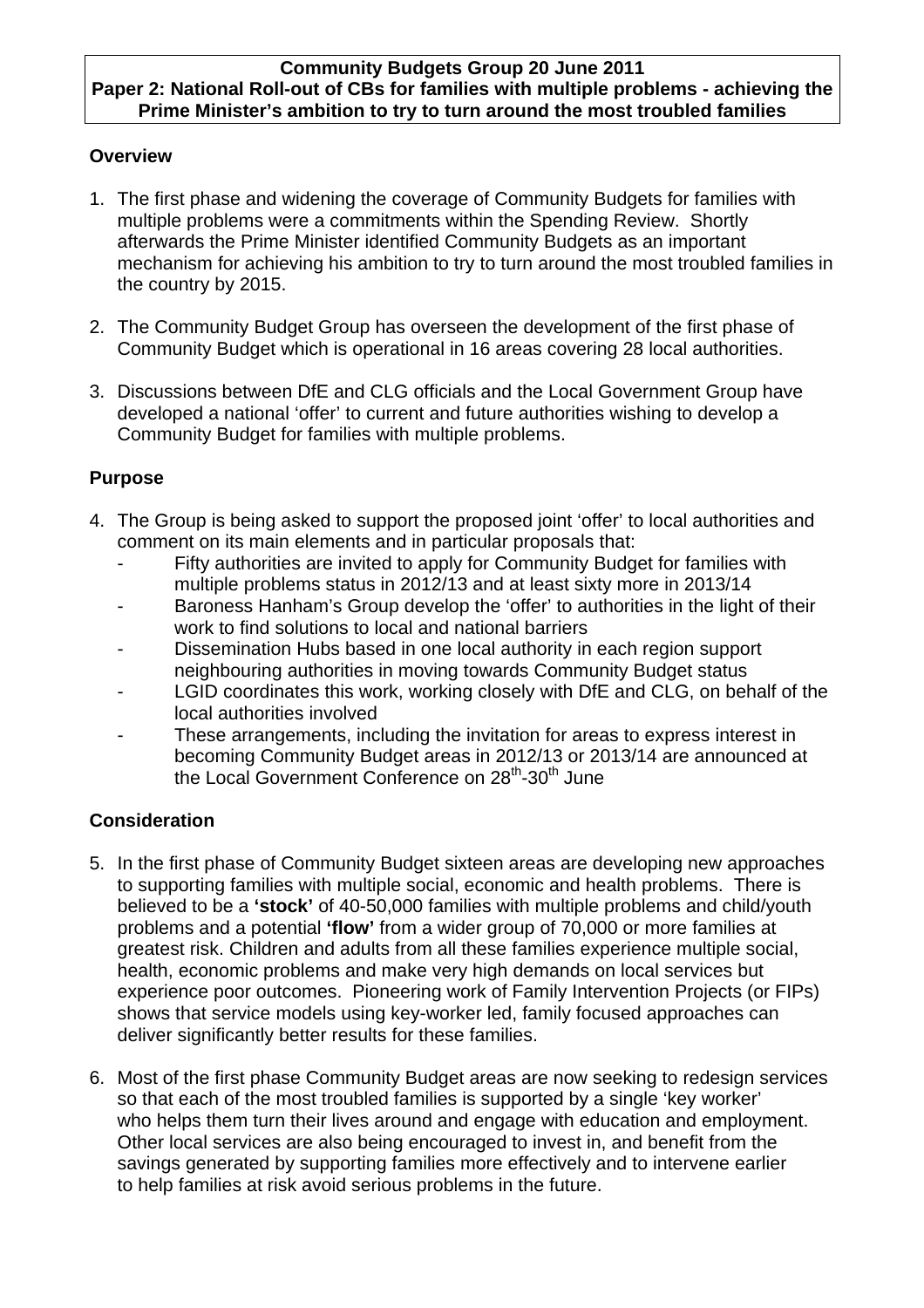7. Community Budgets are intended to make it easier for local areas to remove financial and legal barriers to the redesign of local services. At present up to 20 local agencies can support the same family, each with their own funding rules and regulations. This means that support is often poorly coordinated, not focused on wider family needs and too late to avoid the worst outcomes (and greatest costs). Baroness Hanham is working with the leaders of Community Budget areas to overcome four 'crucial' barriers to local areas redesigning services; data sharing, simplified assessment, innovative finance, and governance and leadership.

### **Moving to National Roll-Out**

- 8. Plans for Community Budgets for families with multiple problems were set out in the Government's Spending Review along with a commitment to roll them out to all areas. Discussions have taken place between Local Government Group, DfE and CLG on the mechanism for doing this in the light of feedback from the recent stocktake of first phase Community Budget authorities.
- 9. The support of Council Leaders will be key to national roll-out and the achievement of the PM's ambition. The nature of the problems affecting the most troubled families, the effectiveness of key worker based family interventions and the potential cost savings which can be achieved have proved persuasive with many local authority leaders. The Local Government Group will play a key role in developing this debate, helping to disseminate learning from first phase areas and ensuring the views and ambitions of areas inform Government decision-making. The challenge for Whitehall will be to respond to local authorities' ambition by removing or finding ways around barriers.
- 10. Discussions between LGG, DfE and CLG on the 'offer' to future phases of local authorities have sought to identify ways to offer:
	- a longer lead in time/more flexibility expressions of interest should be sought as soon as possible from fifty local authorities seeking to operate Community Budgets from April 2012. Up to sixty authorities will be invited to operate Community Budgets from 2013. The remaining authorities involved in Total Place as well as the 27 places that have indicated interest in becoming early intervention places in response to the Graham Allen review will be invited to join the 2012 cohort;
	- **a more sustainable process for supporting roll-out:** LGG, with DfE and CLG support will establish a national network of Dissemination Hubs, based in ten local authorities one in each region and two in London. These will support neighbouring authorities in moving towards Community Budget status.
	- **a more attractive 'offer' to local authorities:** the current offer of a 'menu' of local budgets which can be pooled or aligned, the opportunity to take advantage of emerging flexibilities and support and funding for local projects and activities from DfE will remain. This offer will be developed in discussion with the Hanham Group and is expected to include:
		- *1) a coordinated programme of support led by the Local Government Group, with DfE funding:* areas will be supported through the national network of Dissemination Hubs and dedicated expertise in identifying and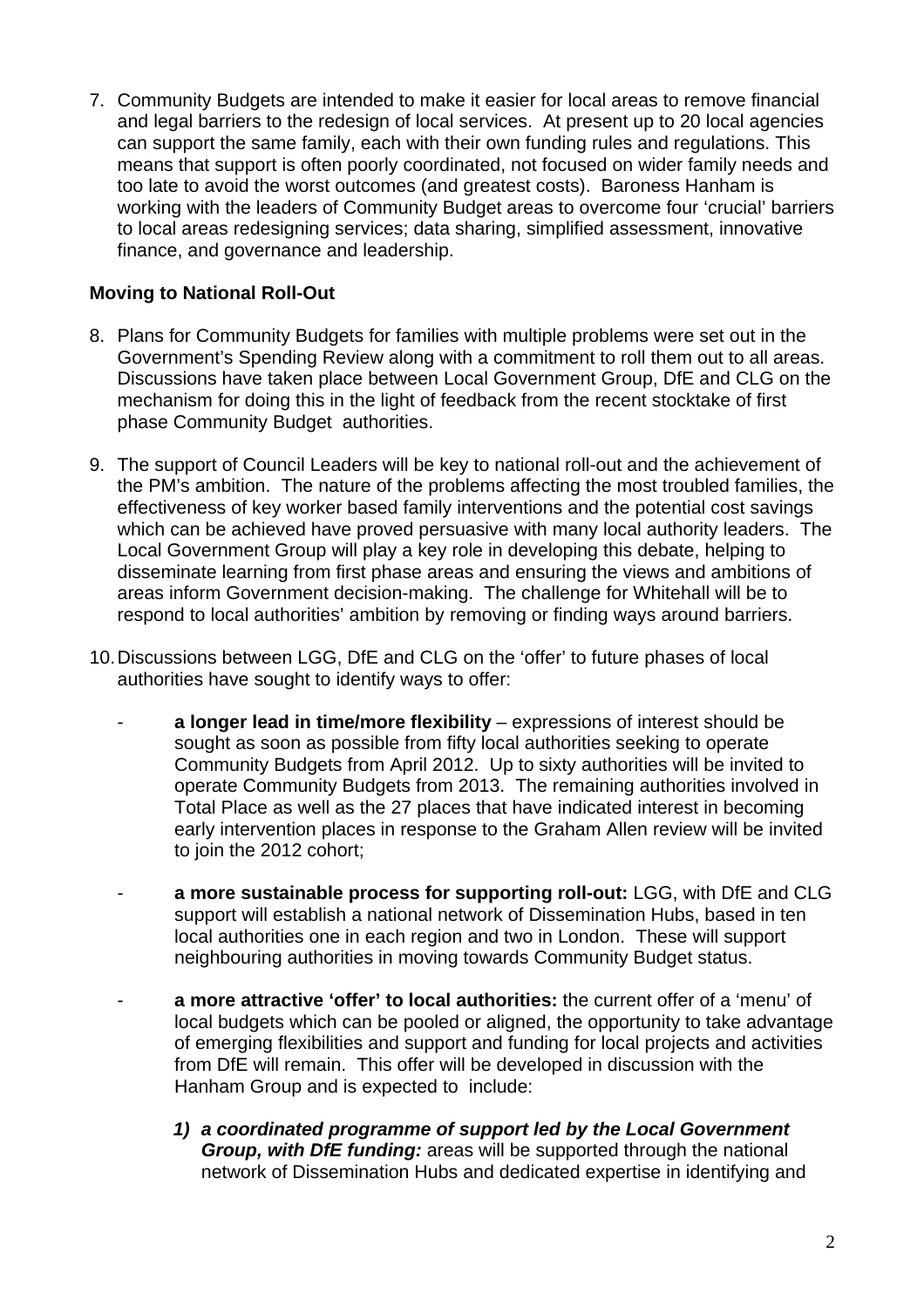implementing more effective approaches to working with families, monitoring and evaluation.

- *2) New flexibilities:* flexibilities which arise from the work of Whitehall Champions supporting the first phase areas will be offered more widely. In addition to this, the Hanham Group's series of 'products' could be offered to new areas. With sufficient Whitehall and local support these could provide vital tools for local practice including a data sharing protocol and innovative finance models (including the Cabinet Office's work on a Social Impact Bond).
- *3)* **Whitehall Support:** this was really valued by the first phase areas and the existing Whitehall Champions will continue with the first 16 areas. Very senior Whitehall official support cannot realistically be offered to a much larger cohort of local authorities and is less necessary given key flexibility issues have been or are being addressed in first phase areas. CLG's proposed Director and Deputy-director area leads, supported by a network of Departmental lead officials, will provide the 'route into Whitehall' they value.

Further details of the proposed offer are set out in the Annex.

#### **Next Steps**

- 11. Subject to the agreement of the Bichard Group the Local Government Conference on 28<sup>th</sup>-30<sup>th</sup> June provides an opportunity for the new 'offer' to be made public through a speech by a senior Minister alongside any other announcements on Community Budgets which may be planned.
- 12. Discussions on the establishment of the Dissemination Hubs are currently underway between DfE and LGG with a view to these being operational in the autumn. Other aspects of the 'offer' of specialist expertise is available immediately.

**Department for Education, Local Government Group and Department for Communities and Local Government June 2011**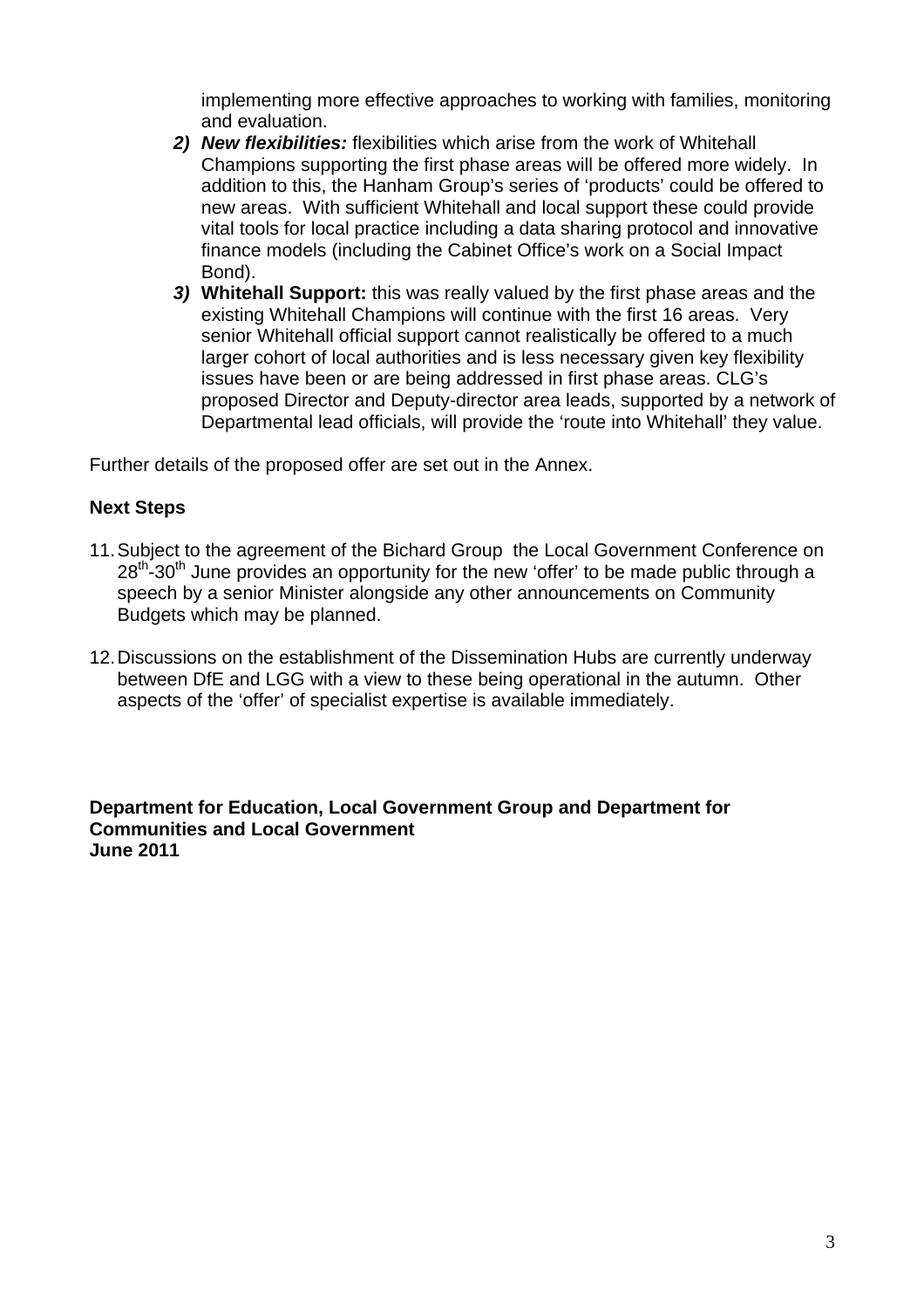#### **The Joint Local Government Group/Government Community Budget 'Offer' to Local Authorities**

# **Funding**

All areas will have access to:

- **Community Budgets:** *HMT 'menu' of local budgets which can be pooled or aligned*
- **Innovative Financing Mechanisms:** *Social Impact Bond being developed (Cabinet Office), Payment by Results (DfE, MoJ). £8-£40m/ annum, DfE Investment Fund - advances on future years' DfE funding for service redesign*
- In addition to (available to all areas):
- **DfE Early Intervention Grant:** *£2.2bn/annum funding for early intervention and preventative services. Not ring-fenced, no breakdown in allocations but includes £60m from 2010-11 grant for families with multiple problems*
- **DWP European Social Fund :** *£200m 2011- 14 for employment focussed services for families with multiple problems*

# **Flexibilities**

All areas:

- will be assigned a 'Whitehall Champion' to 'support and unblock' local barriers to redesigning services for families with multiple problems. Issues addressed so far include:
	- Joint working arrangements between local authorities, Job Centre Plus and employment providers working with families with multiple problems
	- Arrangements for working with schools in Community Budget Areas
	- Advice from the Information Commissioner on holding family case files
	- Developing more flexible assessment arrangements with Munro Review
	- Piloting new family proceedings court arrangements
- will have the opportunity to adopt freedoms and flexibilities 'co-designed' between Government and first phase Community Budgets areas including:
	- Simplified Assessment: *Munro review flexibilities, expert support*
	- Data Sharing: *data sharing protocols, local exemplar projects, expert support*
	- Innovative Finance: *Social Impact Bonds, advances on future grant funding, payment by results*
	- Governance: *agreements and protocols across Government and with key representative bodies*

# **Learning and Support**

Local Government Group, with DfE and CLG support, will lead an extensive programme of work with Council Leaders to ensure their views and ambitions inform Government support for Community Budget areas and that the experience and learning from the first phase Community Budget areas are disseminated more widely. LGID's programme of work which is currently in development is likely to include